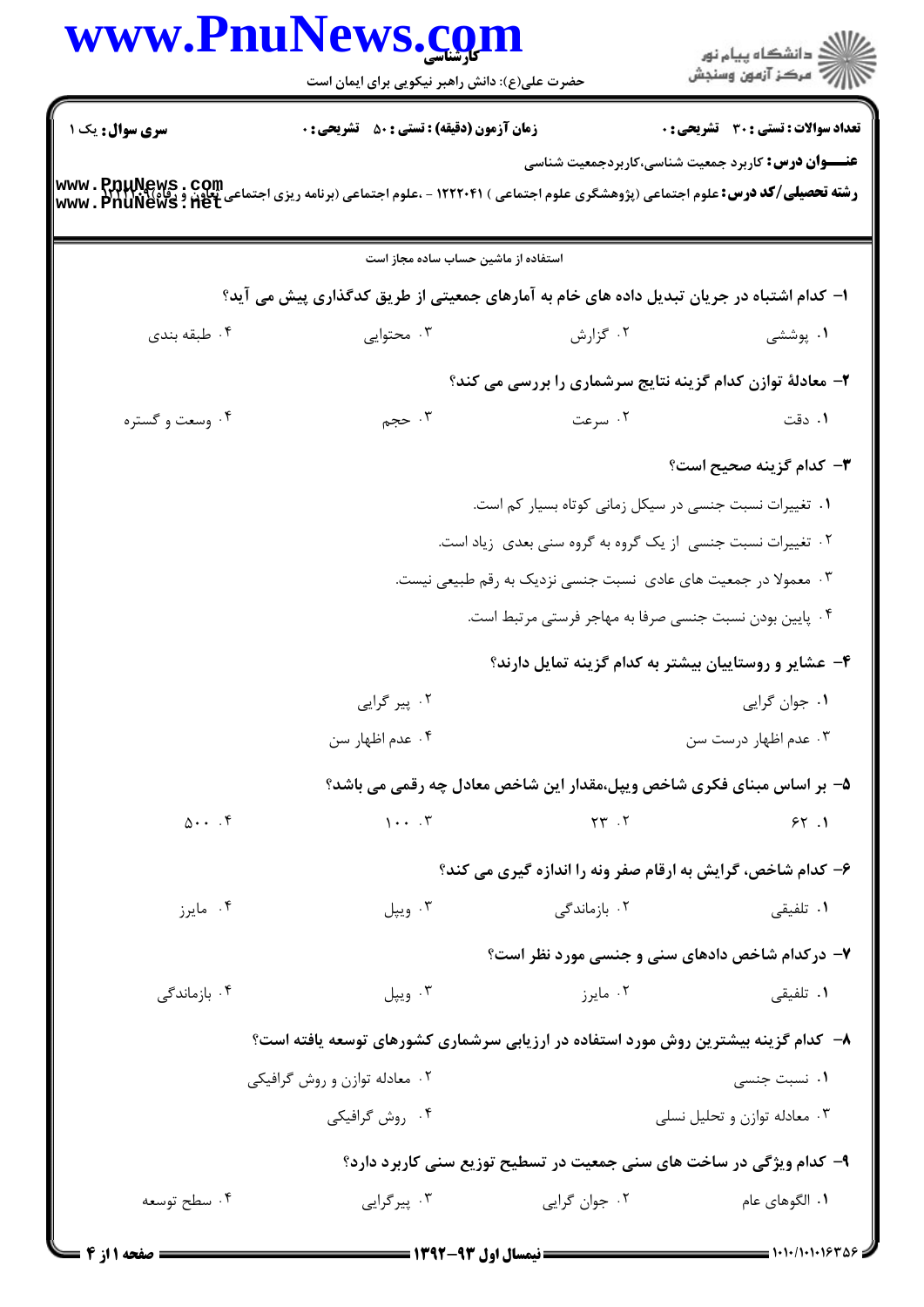|                               | حضرت علی(ع): دانش راهبر نیکویی برای ایمان است                                             |                                                                      | ر<br>دانشڪاه پيام نور<br>ا∛ مرکز آزمون وسنڊش              |
|-------------------------------|-------------------------------------------------------------------------------------------|----------------------------------------------------------------------|-----------------------------------------------------------|
| <b>سری سوال : ۱ یک</b>        | <b>زمان آزمون (دقیقه) : تستی : 50 ٪ تشریحی : 0</b>                                        |                                                                      | <b>تعداد سوالات : تستی : 30 ٪ تشریحی : 0</b>              |
|                               |                                                                                           |                                                                      | <b>عنـــوان درس:</b> کاربرد جمعیت شناسی،کاربردجمعیت شناسی |
|                               |                                                                                           |                                                                      | ۱۰– کدام گروه سنی در جداول اسپراگ متغییر است؟             |
| ۰۴ دومین گروه                 | ۰۳ آخرین گروه                                                                             | ۰۲ سنین میانی                                                        | ۰۱ اولین گروه                                             |
|                               |                                                                                           | ۱۱– کدام جداول برای خرد کردن دومین گروه سنی کاربرد دارد؟             |                                                           |
| ۰۴ سوم                        | ۰۳ اول                                                                                    | ۰۲ دوم                                                               | ۰۱ میانی                                                  |
|                               |                                                                                           | 1۲- بر اساس کدام گزینه، نوع جداول اسپراگ انتخاب می شود؟              |                                                           |
| ۰۴ گروه سنی                   | ۰۳ جنس و سن                                                                               | ۰۲ سن منفرد                                                          | ۰۱ جنس                                                    |
|                               |                                                                                           |                                                                      | <b>۱۳</b> – اساس میانگین های متحرک چیست؟                  |
|                               | ۰۲ تعدیل ارقام مجاور                                                                      |                                                                      | ٠١. حفظ ارقام گزارش                                       |
|                               | ۰۴ تثبیت منحنی ها                                                                         |                                                                      | ۰۳ جلوگیری از تغییر هرم ها                                |
|                               |                                                                                           |                                                                      | ۱۴- کدام جدول اسپراگ دارای پنج گروه سنی است؟              |
| ۰۴ دوم                        | ۰۳ اول                                                                                    | ۰۲ آخر                                                               | ۰۱ میان <sub>ی</sub>                                      |
|                               |                                                                                           | ۱۵- روش نسبت کودک به زن، جزء کدام روش برای بر آورد میزان باروری است؟ |                                                           |
|                               | ۰۲ غیرمستقیم                                                                              |                                                                      | ۰۱ مستقیم                                                 |
|                               | ۰۴ غیرمستقیم و مستقیم                                                                     |                                                                      | ۰۳ میانگین های متحرک                                      |
|                               |                                                                                           |                                                                      | ۱۶– "براس" کدام متغیر ً را بررسی نمود؟                    |
| ۰۴ باروری                     | ۰۳ مرگ و میر                                                                              | ۰۲ مهاجرت                                                            | ۰۱ ازدواج                                                 |
|                               |                                                                                           |                                                                      | 17- اساس روش بازماندگی معکوس کدام است؟                    |
| ۰۲ توزیع جمعیت در سنین نوزادی |                                                                                           | ۰۱ توزیع جمعیت در سنین کودکی و نوجوانی                               |                                                           |
|                               | ۰۴ توزیع جمعیت در سنین نوزادی و کودکی                                                     |                                                                      | ۰۳ توزیع جمعیت در سنین نوجوانی                            |
|                               | ۱۸- در روش فرزندان خود، فرزندان ۰-۱۴ ساله با کدام گروه سنی مادران خود پیوند داده شده اند؟ |                                                                      |                                                           |
| $\Delta f - 1\Delta$ . ۴      | ۰۳ ـ ۴۹–۴۹ ساله                                                                           | ٢. ٢٠-٢۴ ساله                                                        | ٠١. ١٥-٤۵ ساله                                            |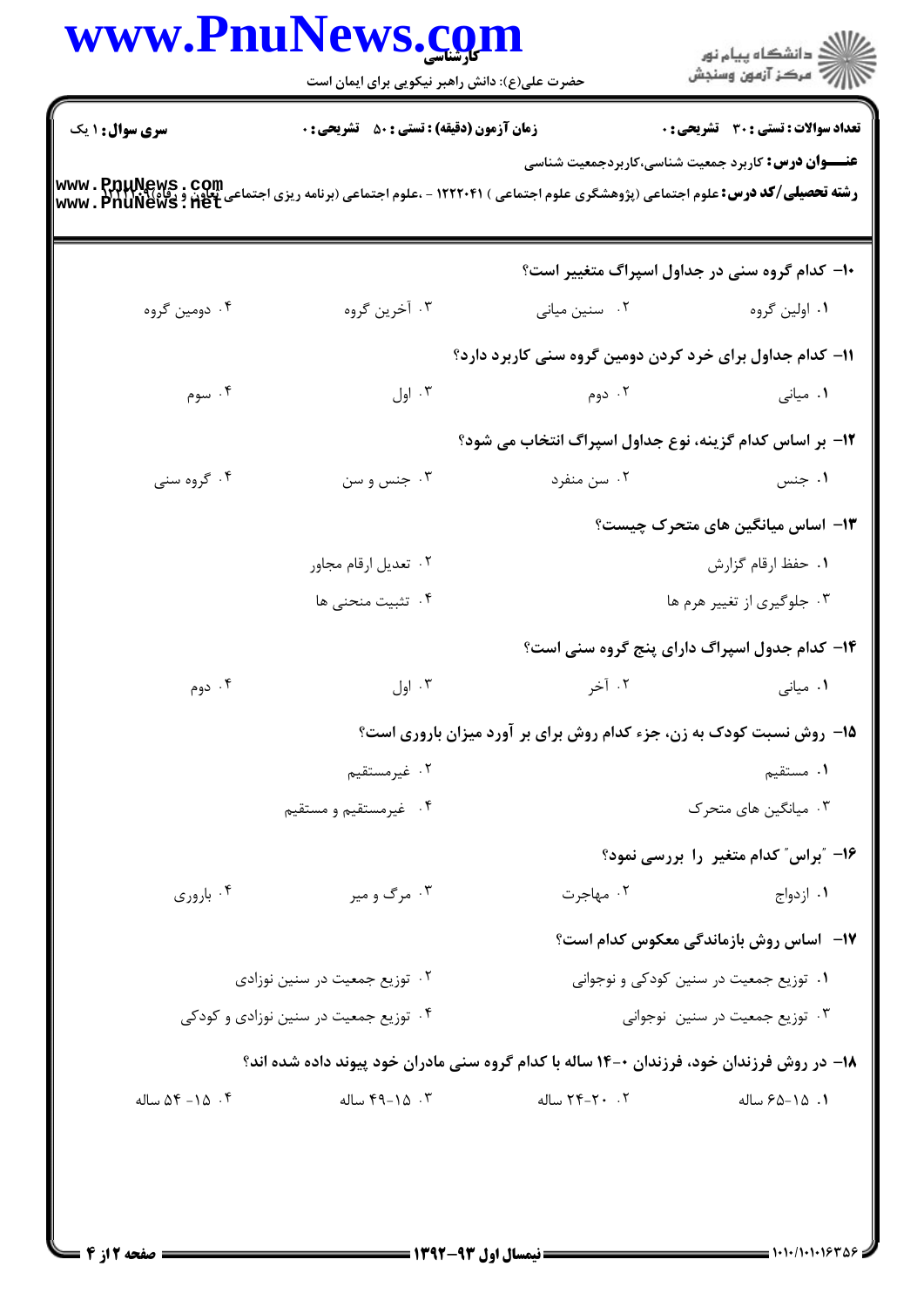|                        | www.PnuNews.com<br>حضرت علی(ع): دانش راهبر نیکویی برای ایمان است  |                       | ر<br>دانشگاه پيام نور<br>ا∛هرکز آزمون وسنجش                                                                                                                                                                                     |  |
|------------------------|-------------------------------------------------------------------|-----------------------|---------------------------------------------------------------------------------------------------------------------------------------------------------------------------------------------------------------------------------|--|
| <b>سری سوال : ۱ یک</b> | <b>زمان آزمون (دقیقه) : تستی : 50 ٪ تشریحی : 0</b>                |                       | <b>تعداد سوالات : تستی : 30 ٪ تشریحی : 0</b>                                                                                                                                                                                    |  |
|                        |                                                                   |                       | <b>عنـــوان درس:</b> کاربرد جمعیت شناسی،کاربردجمعیت شناسی<br><b>رشته تحصیلی/کد درس:</b> علوم اجتماعی (پژوهشگری علوم اجتماعی ) ۱۲۲۲۰۴۱ - ،علوم اجتماعی (برنامه ریزی اجتماعی تعاون و , www . PnuNews . Com<br>www . PnuNews . net |  |
|                        | ۱۹- مقایسه نتایج روش فرزندان خود با سایر روش ها، نشان دهنده چیست؟ |                       |                                                                                                                                                                                                                                 |  |
|                        | ۰۲ تشابه سطح باروری                                               |                       | ۰۱ تفاوت الگوهای سنی باروری                                                                                                                                                                                                     |  |
|                        | ۰۴ تشابه فرهنگی                                                   |                       | ۰۳ تفاوت سطح باروري                                                                                                                                                                                                             |  |
|                        |                                                                   |                       | <b>۰۲</b> - روش براس در کدام کشورها نمی تواند سطح باروری صحیح را نشان دهد؟                                                                                                                                                      |  |
| ۰۴ کاهش باروری دارند   | ۰۳ افزایش باروری دارند                                            | ۰۲ افزایش مرگ دارند   | ۰۱ کاهش مرگ دارند                                                                                                                                                                                                               |  |
|                        |                                                                   |                       | <b>۲۱</b> - کدام روش بر پایه مقایسه میزان های موالید جاری و گذشته نگر پایه ریزی شده است؟                                                                                                                                        |  |
| ۰۴ رله                 | ۰۳ فرزندان خود                                                    | ۰۲ براس               | ۰۱ کودک به زن                                                                                                                                                                                                                   |  |
|                        |                                                                   |                       | ۲۲– کدام گزینه در کشورهای در حال توسعه برای برقراری تعادل بین تعداد جمعیت و کارهای اقتصادی شروع شد؟                                                                                                                             |  |
| ۰۴ مهاجرت              | ۰۳ کاهش مرگ                                                       | ٠٢ كنترل مواليد       | ۰۱ برنامه ریزی                                                                                                                                                                                                                  |  |
|                        |                                                                   |                       | ۲۳- موالید جزء کدام حوزه مطالعاتی کاربرد جمعیت شناسی است؟                                                                                                                                                                       |  |
|                        | ۰۲ الگوهای ریاضی وآماری تغییرات جمعیتی                            |                       | ۰۱ مولفه های بازسازی جمعیت                                                                                                                                                                                                      |  |
|                        | ۰۴ مولفه های ساختار جمعیت                                         |                       | ۰۳ مولفه های تغییرات جمعیت                                                                                                                                                                                                      |  |
|                        |                                                                   |                       | <b>۲۴</b> - کدام شاخص مستقیما به برنامه ریزی ربط پیدا می کند؟                                                                                                                                                                   |  |
| ۰۴ بعد خانوار          | ۰۳ میزان باروری خالص                                              | ۰۲ نسبت جنسی          | ۰۱ نسبت وابستگی                                                                                                                                                                                                                 |  |
|                        |                                                                   |                       | ۲۵– کدام شاخص به تعداد کل محصلین آموزش ابتدایی به جمعیت ۶–۱۰ ساله اشاره دارد؟                                                                                                                                                   |  |
|                        | ۰۲ نسبت ناخالص آموزش ابتدايي                                      |                       | ٠١. نسبت افراد لازم التعليم                                                                                                                                                                                                     |  |
|                        | ۰۴ نسبت ناخالص دانش آموزی                                         |                       | ۰۳ نسبت خالص آموزش ابتدايي                                                                                                                                                                                                      |  |
|                        |                                                                   |                       | ۲۶– شاخص میانگین سن بازنشستگی، مربوط به کدام گزینه می باشد؟                                                                                                                                                                     |  |
| ۰۴ بهداشت              | ۰۳ برنامه ریزی اشتغال                                             | ۰۲ مسکن               | ۰۱ ارتقا و بهبود آموزش                                                                                                                                                                                                          |  |
|                        |                                                                   |                       | ۲۷– شاخص تسهیلات بهداشتی، مربوط به کدام گزینه می باشد؟                                                                                                                                                                          |  |
| ۰۴ برنامه ریزی اشتغال  | ۰۳ ارتقا و بهبود آموزش                                            | ۰۲ بهداشت             | ۰۱ مسکن                                                                                                                                                                                                                         |  |
|                        |                                                                   |                       | ۲۸- شاخص درصد خانوارهای دارای آب آشامیدنی سالم مربوط به کدام گزینه می باشد؟                                                                                                                                                     |  |
| ۰۴ مسکن                | ۰۳ ارتقا و بهبود آموزش                                            | ۰۲ برنامه ریزی اشتغال | ۰۱ بهداشت                                                                                                                                                                                                                       |  |
|                        |                                                                   |                       |                                                                                                                                                                                                                                 |  |

 $\blacksquare$